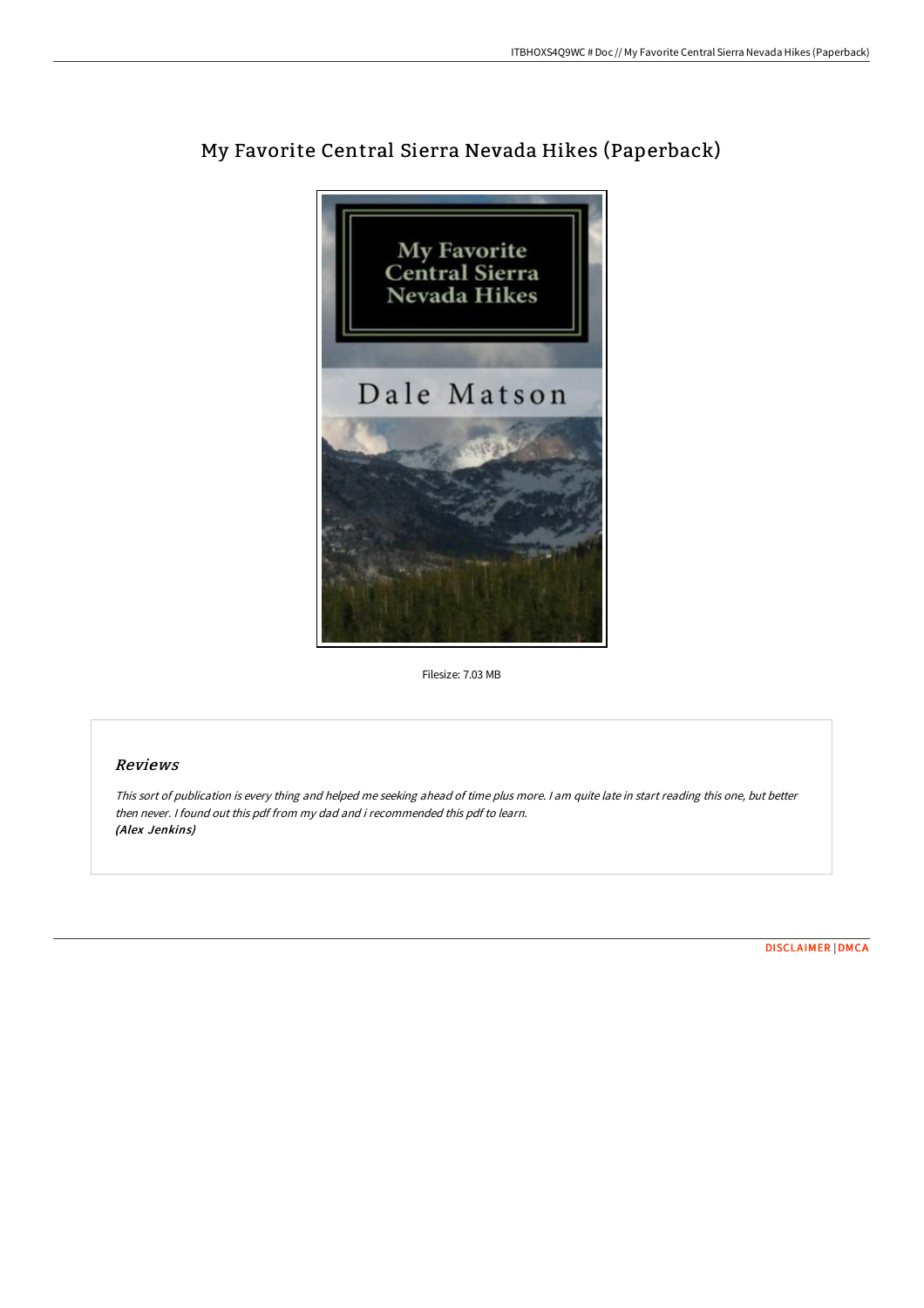# MY FAVORITE CENTRAL SIERRA NEVADA HIKES (PAPERBACK)



Createspace Independent Publishing Platform, United States, 2011. Paperback. Condition: New. Language: English . Brand New Book \*\*\*\*\* Print on Demand \*\*\*\*\*.This book describes my favorite hikes over the last 20 years in the Central Sierra Nevada Mountains. These hikes include Vernal and Nevada Falls, Half Dome, Cloud s Rest, Vogelsang High Sierra Camp, Ostrander Lake, Pohono Trail and Chilnualna Falls in Yosemite National Park. They also include hikes in the Sierra National Forest including Nellie, Twin and George Lakes and Kaiser Peak. I also discuss a multiday hike from Florence Lake to McClure Meadow and a day hike to the top of Mount Whitney and Alta Peak in Sequoia Kings Canyon National Park.

 $\mathbf{F}$ Read My Favorite Central Sierra Nevada Hikes [\(Paperback\)](http://techno-pub.tech/my-favorite-central-sierra-nevada-hikes-paperbac.html) Online  $\blacksquare$ Download PDF My Favorite Central Sierra Nevada Hikes [\(Paperback\)](http://techno-pub.tech/my-favorite-central-sierra-nevada-hikes-paperbac.html)